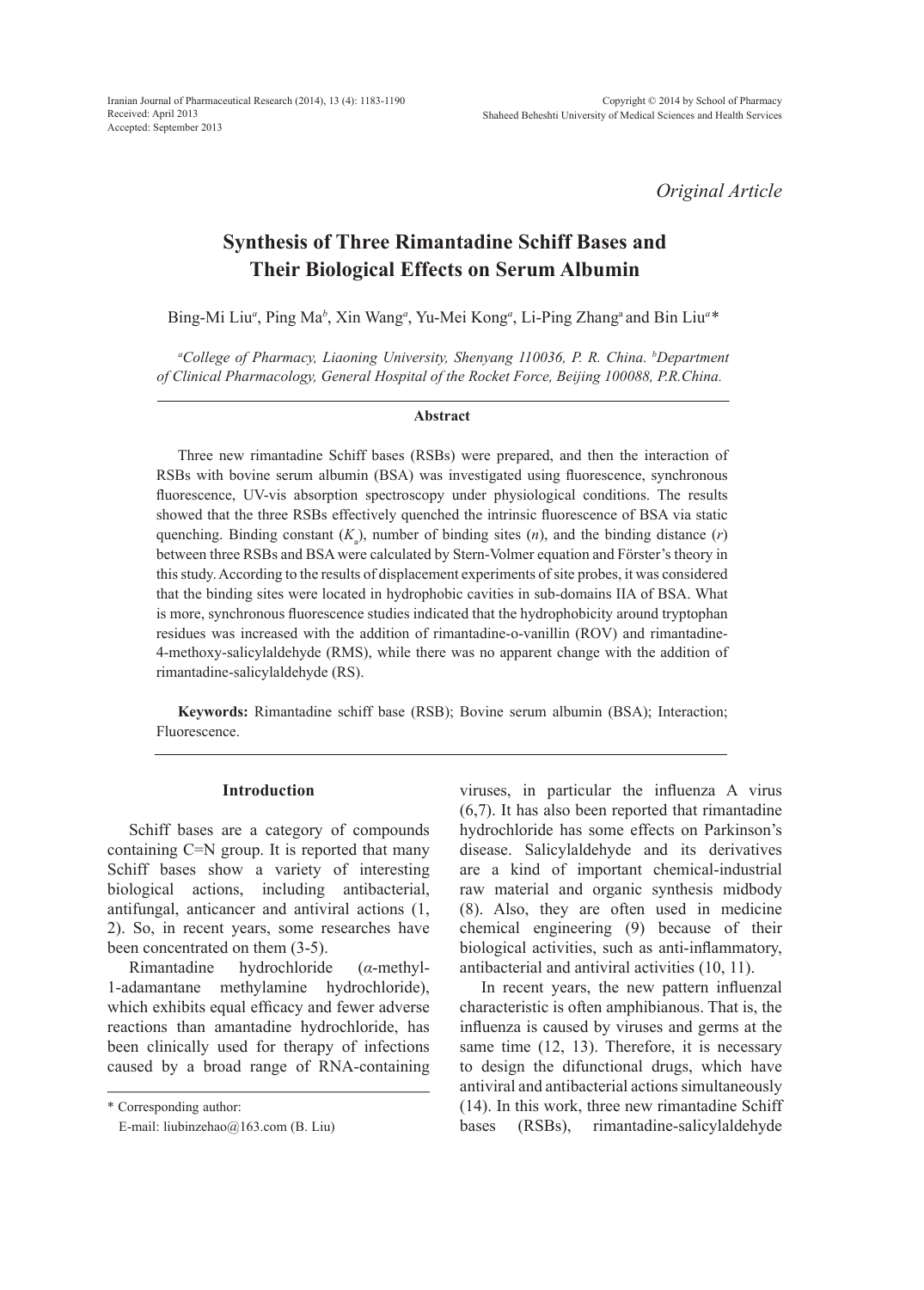

Figure 1. Molecular structures of rimantadine-salicylaldehyde (RS), rimantadine-o-vanillin (ROV) and rimantadine-4-methoxysalicylaldehyde (RMS) Schiff bases.

(RS), rimantadine-o-vanillin (ROV) and rimantadine-4-methoxy-salicylaldehyde (RMS), were synthesized which would display the better biologic activities. The molecular structures of three RSBs are shown in Figure 1.

Protein plays an important role in life processes. Serum albumins are the most abundant proteins in the plasma and have many physiological functions, the most outstanding property of which is their ability to bind reversibly a large variety of ligands, such as cystein, glutathione, Schiff base ligands (15, 16) and so on. The binding ability of drug-albumin in blood stream may have a significant impact on distribution, free concentration, and metabolism of drug. Thus, it is important and necessary to study the interaction of drug with serum albumins at molecular level.

Spectroscopic method has been widely applied in investigating drug binding with albumin because of its accuracy, sensitivity, rapidity and convenience of usage (17). Hence, in this study, the interaction of RSBs (RS, ROV, RMS) with BSA was investigated via UVvis absorption and fluorescence spectroscopy. Besides, the binding sites of RSBs to BSA molecules were also explored by site probes (ketoprofen and ibuprofen) (18).

#### **Experimental**

Rimantadine hydrochloride was obtained from Jinan Dachpharm Development Co., *Ltd*., China. Salicylaldehyde was purchased from Sinopharm Chemical Reagent Co., *Ltd*., China. The o-vanillin and 4- methoxy-salicylaldehyde were obtained from Tianjing Tianhe Chemical Reagent Co., *Ltd*. Bovine serum albumin (BSA, purity > 99.0 %) was purchased from Beijing Abxing Biological Technology Company. The BSA solution of 2.00  $\times$  10<sup>-5</sup> mol/L was prepared by dissolving 1.340 g BSA in 1 L buffer and kept in the dark at 4 °C. Buffer (pH 7.4) consisted of Tris (0.2 mol/L) and HCl (0.1 mol/L), and the ion strength was maintained by adding 0.05 mol/L NaCl. All other chemicals were of analytical reagent grade.

The structures of RSBs were analysed by an AV-600 NMR instrument (Bruker, Germany) and a Fourier transform infrared spectrophotometer (Spectrum 100, PerkinElmer Company, USA). Fluorescence emission spectra and synchronous spectra were collected on an F-7000 spetrofluorophotometer (Hitachi, Japan). The absorption spectra were recorded on a Cary 50 UV-vis spectrophotometer (Varian, USA).

*Syntheses of rimantadine-salicylaldehyde (RS), rimantadine-o-vanillin (ROV) and rimantadine- 4-methoxy-salicylaldehyde (RMS)*

4.747 g (0.022 mol) rimantadine hydrochloride and 1.234 g (0.022 mol) KOH were added to 50 mL ethanol and then stirred for 2 h at room temperature. The precipitate was filtered off, and then the solution was transferred to a flask. To this solution, 10 mL salicylaldehyde-ethanol solution (containing 0.02 mol salicylaldehyde)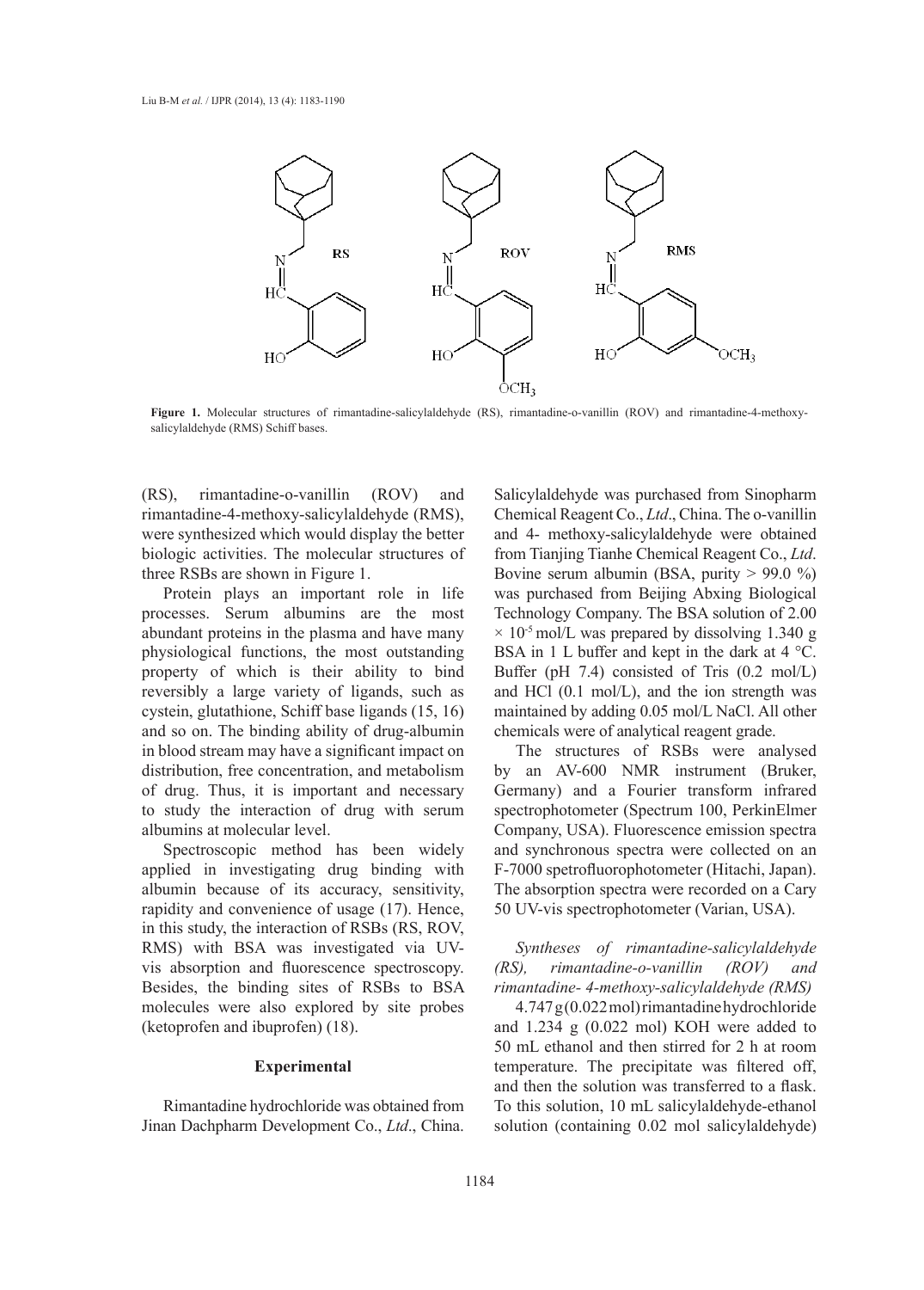| <b>System</b>             | Colour      | <b>Melting</b><br>Point $(^{\circ}C)$ | $v(N-H)$ (cm <sup>-1</sup> ) | $v(C=O)(cm^{-1})$ | $v(C=N)$ (cm <sup>-1</sup> ) |  |  |
|---------------------------|-------------|---------------------------------------|------------------------------|-------------------|------------------------------|--|--|
| Rimantadine               |             |                                       | 2902                         |                   |                              |  |  |
| Salicylaldehyde           |             |                                       |                              | 1663              |                              |  |  |
| <b>RS</b>                 | yellow      | 88-89                                 |                              |                   | 1630                         |  |  |
| o-Vanillin                |             |                                       |                              | 1639              |                              |  |  |
| <b>ROV</b>                | yellow      | 86-88                                 |                              |                   | 1628                         |  |  |
| 4-Methoxy-Salicylaldehyde |             |                                       |                              | 1659              |                              |  |  |
| <b>RMS</b>                | pale yellow | 103-104                               |                              |                   | 1622                         |  |  |

**Table 1.** Physical and Infrared spectral data of RS, ROV and RMS.

was added drop-wise and stirred at 80 °C for 2 h. After 2 h the reaction mixture was concentrated until RS (yellow precipitate) appeared on the bottom. Naturally cooling to room temperature, the solid mass formed was filtered and washed with ethanol three times and dried at 60 °C.

According to the method above, ROV and RMS were also synthesized. The related data as follows:

RS, m.p. 88–89 °C; 1H NMR (CDCl<sub>3</sub>) δ: 1.18  $(d, 3H, CH<sub>3</sub>), 1.56$  (s, 6H, CH<sub>2</sub>), 1.67 (dd, J = 12.0, 42.6 Hz, 6H, CH<sub>2</sub>), 1.99 (s, 3H, CH), 2.83  $(q, 1H, N-CH), 6.86$   $(t, J = 7.8$  Hz,  $1H, Ph), 6.95$  $(d, J = 8.4 \text{ Hz}, 1H, Ph), 7.24 (dd, J = 1.2, 7.2 \text{ Hz},$ 1H, Ph), 7.30 (m, 1H, Ph), 8.26 (s, 1H, CH=N), 13.91 (s,1H, Ar-OH).

ROV, m.p. 86–88 °C; 1H NMR (CDCl<sub>3</sub>) δ: 1.18 (d, 3H, CH<sub>3</sub>), 1.56 (s, 6H, CH<sub>2</sub>), 1.66 (dd,  $J = 12.0, 41.4$  Hz, 6H, CH<sub>2</sub>), 1.97 (s, 3H, CH), 2.87 (q, 1H, N-CH), 3.90 (s, 3H, OCH<sub>3</sub>), 6.76 (t,  $J = 7.8$  Hz, 1H, Ph), 6.86 (dd,  $J = 1.2, 7.2$  Hz, 1H, Ph), 6.90 (dd, J = 1.2, 7.8 Hz, 1H, Ph), 8.23 (s, 1H, CH=N), 14.59 (s,1H, Ar-OH).

RMS, m.p. 103–104 °C; 1H NMR (CDCl<sub>3</sub>) δ:  $1.19$  (d, 3H, CH<sub>3</sub>),  $1.55$ (s, 6H, CH<sub>2</sub>),  $1.67$  (dd, J = 12.0, 42.6 Hz, 6H, CH<sub>2</sub>), 1.99 (s, 3H, CH), 2.84  $(q, 1H, N\text{-CH}), 3.80$  (s, 3H, OCH<sub>3</sub>), 6.33 (dd, J = 2.4, 8.4 Hz, 1H, Ph),  $6.38$  (d,  $J = 3.0$  Hz, 1H, Ph), 7.06 (d,  $J = 8.4$  Hz, 1H, Ph), 8.02 (s, 1H, CH=N), 14.40 (s,1H, Ar-OH).

At the same time, their infrared spectra were also determined by using a Fourier transform infrared spectrophotometer. The corresponding results were offered in Table 1.

#### *Spectroscopic measurements*

The absorption spectra of the three RSBs were collected. At the same time, the fluorescence spectra of BSA with and without RSBs were performed at 290 K in the range of 200-500 nm upon excitation at 280 nm. The widths of both the entrance and exit slit were set to 5 nm. The concentration of BSA firstly was fixed at 1.00  $\times$  10<sup>-5</sup> mol/L, and then titrated with different amount of RSBs' stock solution  $(2.50 \times 10^{-3}$ mol/L), which was prepared by dissolving the appropriate amount of RSBs with alcohol, and then diluting with Tris-HCl-NaCl buffer in 100 mL volumetric flask.

For every addition, the mixture solution must be shaken and allowed to stand for 10 min. The synchronous fluorescence spectra were recorded from 200 to 500 nm at  $\Delta \lambda = 15$  and  $\Delta \lambda = 60$  nm, respectively. Appropriate blanks corresponding to the buffer were subtracted to correct the fluorescence or absorption background.

#### **Results and Discussion**

# *Infrared spectra of RS, ROV and RMS*

Some physical data of three new RSBs and the most important IR peaks of the ligand are reported in Table 1. It can be seen that the  $v(C=O)$ of salicylaldehyde at 1663 cm–1 disappears and the  $v(N-H)$  at 2902 cm<sup>-1</sup> of rimantadine also disappears, then a new peak appears at 1630 cm–  $<sup>1</sup>$ , which could be attributed to C=N vibrations</sup> and support the formation of the RS. Similarly, new peaks observed at 1628 cm–1 for ROV and at 1622 cm–1 for RMS indicate the formation of the C=N bond.

*Fluorescence spectra of BSA solutions with RS, ROV and RMS*

Figure 2 shows the emission spectra of BSA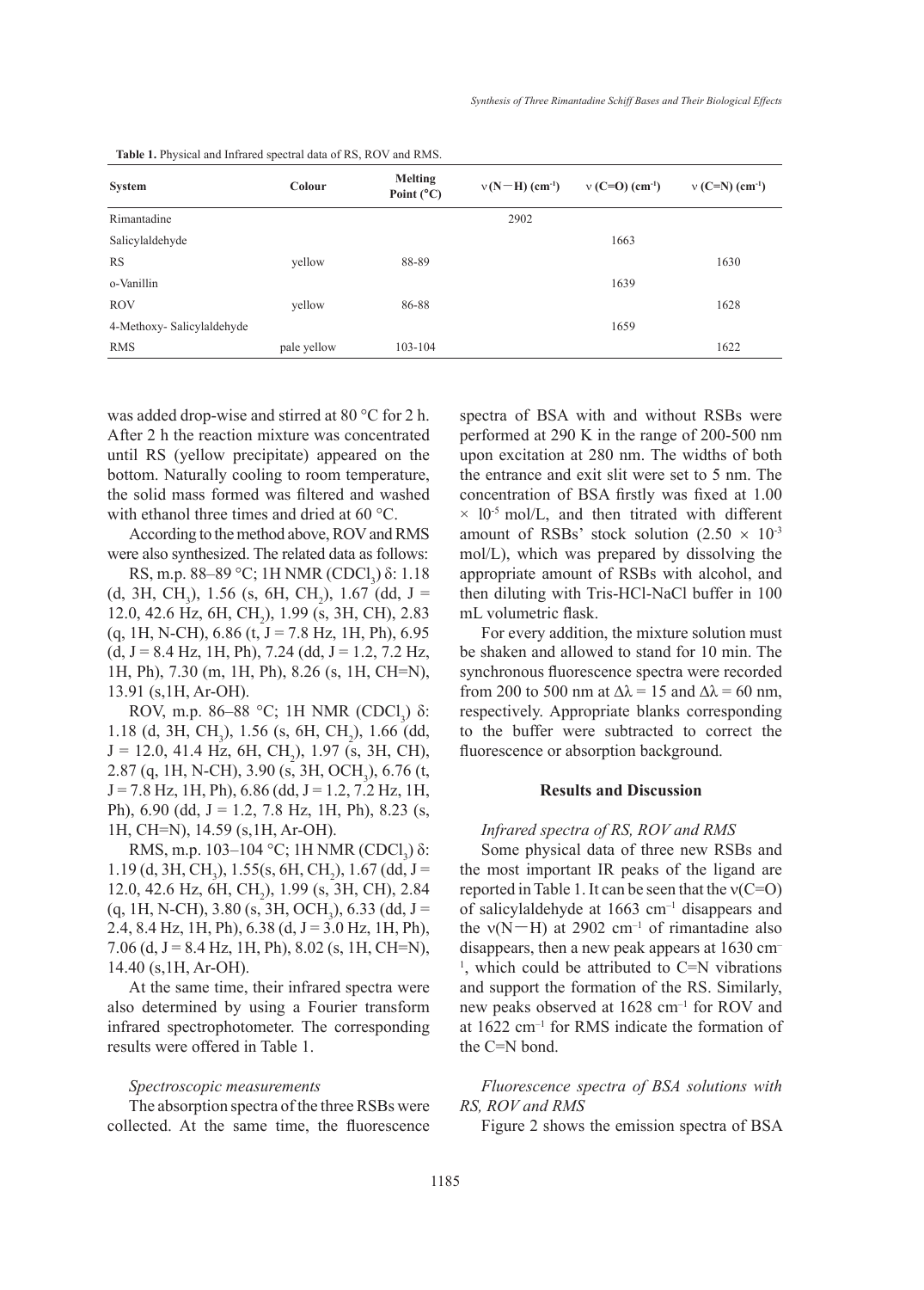

**Figure 2.** Fluorescence quenching spectra of BSA in the presence of RSBs (RS, ROV, RMS). ([RSBs](a→f) = 0.00, 0.50, 1.00, 1.50, 2.00, 2.50 10<sup>-5</sup> mol/L, [BSA] =  $1.00 \times 10^{-5}$  mol/L).

in the absence and presence of RSBs (RS, ROV, RMS). As can be seen from Figure 2, BSA had strong fluorescence emission with a peak at 340 nm on excitation at 280 nm. Furthermore, the addition of RSBs led to a concentrationdependent quenching of BSA intrinsic fluorescence intensity and the maximum emission wavelengths were slightly shifted from 340 nm to 337 nm for RS and ROV, 340 nm to 336 nm for RMS. These results indicate that the binding of RSBs to BSA occurs and the microenvironment around chromophore of BSA is changed upon addition of RSBs (RS, ROV, RMS).

To interpret the data from fluorescence quenching studies, it is important to understand what kinds of interaction take place between the fluorophore (BSA) and the quencher (RSBs). If it is assumed that the fluorescence quenching of BSA induced by RSBs are dynamic quenching process, fluorescence quenching is described by the Stern-Volmer equation:

$$
F_{\rho}/F = 1 + K_{q} \tau_{\rho} [Q] = 1 + K_{\text{SV}}[Q] \qquad \text{Equation (1)}
$$

The  $F_0$  and  $F$  are the fluorescence intensities in the absence and presence of quencher, respectively.  $K_q$  is the quenching rate constant, *τ0* the average lifetime of the biomolecule in the absence of quencher, [*Q*] the concentration of RSBs, and  $K_{SV} = K_q \tau_o$  is the Stern-Volmer quenching constant. The fluorescence lifetime of biopolymer is about  $10^{-8}$  s (19).

The Stern-Volmer plots for the interaction of the three RSBs with BSA were shown in Figure 3(a), based on the measured fluorescence data and the corresponding  $K_{\rm SVP}$ ,  $K_q$  values were calculated (Table 2). Obviously, the rate constants of BSA quenching procedure initiated

by RSBs (RS, ROV, RMS) are much greater than the maximum scatter collision quenching constant of the biomolecule  $(K_q = 2.0 \times 10^{10} \text{ L/m})$ mol·s). This means that the possible fluorescence quenching mechanism of BSA by RSBs is not initiated by dynamic collision but potentially from static quenching.

#### *Binding constants and binding sites*

Fluorescence intensity data can also be used to obtain the binding constant  $(K_a)$  and the binding site numbers (*n*). Equilibrium between free and bound molecules is given by equation (2) providing that small molecules bind independently to a set of equivalent sites on a macromolecule:

# $\log (F_o - F)/F = \log K_a + n \log [Q]$  Equation (2)

According to the above equation, the double logarithm plots were obtained (Figure 3(b)).  $K_a$  and *n* values were calculated and listed in Table 3. The correlation coefficients are all larger than 0.99 indicating that the interaction between RSBs and BSA agrees well with the site-binding model underlined in the above equation. As can be seen in Table 3, the values of  $K_a$  are larger than  $10^4$ , which indicate that there is a strong interaction between the three RSBs and BSA. The order is  $K_a(BSA + RMS)$  $K_a$ (BSA + RS) >  $K_a$ (BSA + ROV). The values of *n* are all approximately equal to 1, indicating that there is one class of binding site for the three RSBs towards BSA.

*The binding distance between RSBs (RS, ROV, RMS) and BSA*

According to the Förster's theory, the efficiency of energy transfer, *E*, is given by: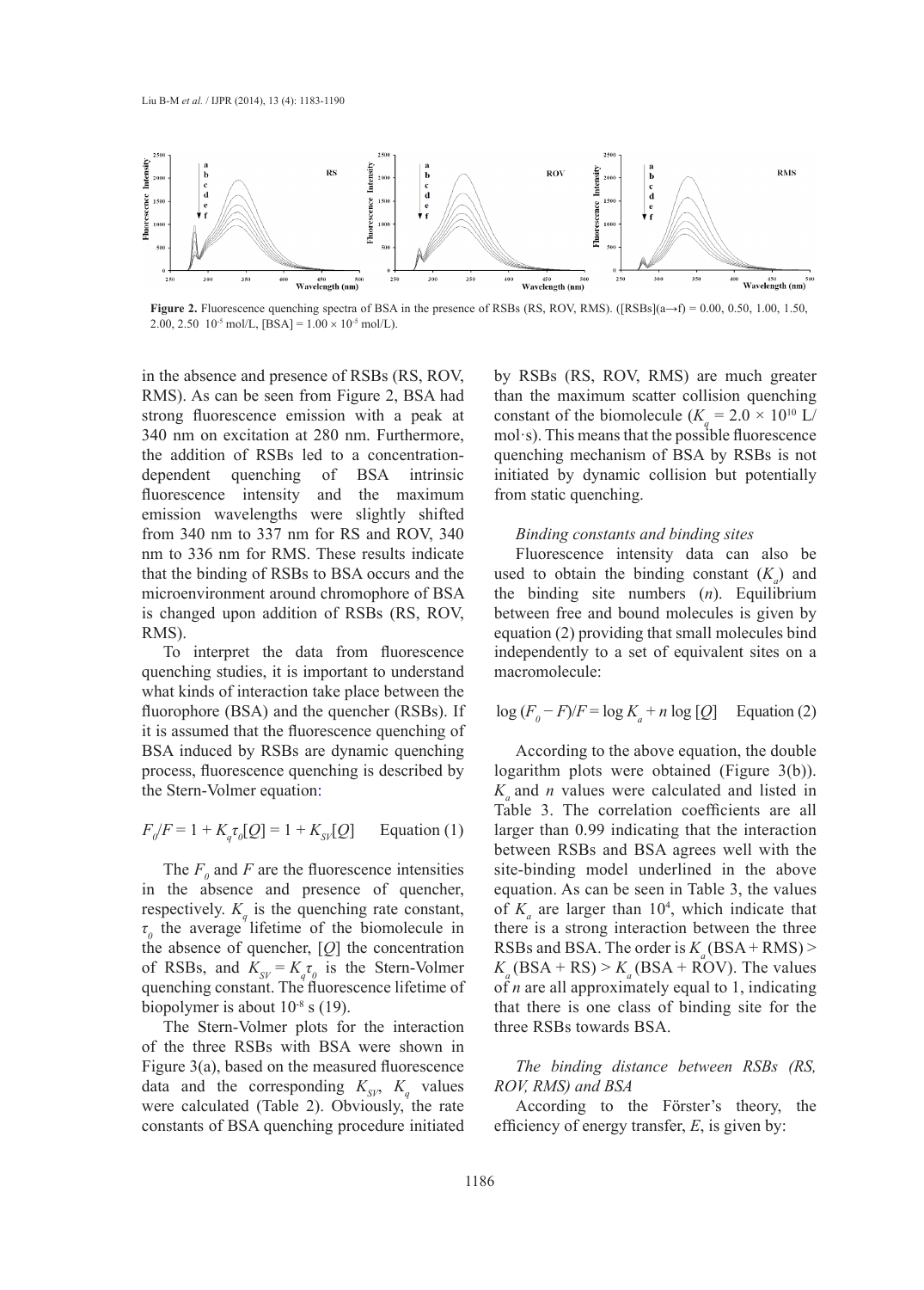

**Figure 3.** Stern-Volmer plots (a) and Double logarithm plots (b) for the interaction of RSBs with BSA ([RSBs] = 0.00, 0.50, 1.00, 1.50, 2.00,  $2.50 \times 10^{-5}$  mol/L,  $[BSA] = 1.00 \times 10^{-5}$  mol/L,  $T = 290$  K).

**Table 2** Dynamic quenching constants  $(K_{\rm sy})$  and quenching rate constants  $(K_{\rm y})$  of RSBs+BSA solutions ([BSA] =  $1.00 \times 10^5$  mol/L,  $T = 290 K$ ).

|          | $K_{\rm cv}$ (× 10 <sup>4</sup> L/mol) | $K_a$ (× 10 <sup>12</sup> L/mol·s) | $\mathbf{R}^2$ |
|----------|----------------------------------------|------------------------------------|----------------|
| $BSA+RS$ | 3.883                                  | 3.883                              | 0.9956         |
| BSA+ROV  | 4.648                                  | 4.648                              | 0.9980         |
| BSA+RMS  | 5.709                                  | 5.709                              | 0.9880         |

 $E = 1 - F/F_0 = 1/[1 + (r/R_0)^6]$ Equation  $(3)$ 

The  $F_0$  and  $F$  are the fluorescence intensities of BSA solutions with  $1.00 \times 10^{-5}$  mol/L at 340 nm in the absence and presence of RSBs (RS, ROV, RMS) with  $1.00 \times 10^{-5}$  mol/L, respectively. The *r* is the donor-acceptor distance and  $R_0$  is the distance at 50 % transfer efficiency. The value of  $R_0^6$  can be calculated using the equation (4):

$$
R_0^6 = 8.8 \times 10^{-25} (K^2 n^{-4} \varphi_D J)
$$
 Equation (4)

Where the  $K^2$  is the spatial orientation factor of the dipole, *n* is the refractive index of medium,  $\varphi$ <sup>*D*</sup> is the quantum yield of the donor in the absence of acceptor and *J* is the overlap integral of the emission spectrum of the donor (BSA) and the absorption spectrum of the acceptor (RSBs). In the present case,  $K^2$ , *n* and  $\varphi_D$  are 2/3, 1.336 and 0.15 for BSA (20), respectively. And then,

the *J* can be calculated by the equation:

$$
J = \Sigma F(\lambda) \varepsilon(\lambda) \lambda^4 \Delta / \Sigma F(\lambda) \Delta \lambda
$$
 Equation (5)

Where  $F(\lambda)$  is the fluorescence intensity of the donor in the wavelength range  $\lambda$  to  $\lambda$  +  $\Delta\lambda$  and  $\varepsilon(\lambda)$  is the absorption coefficient of the acceptor at *λ*. Figure 4 shows the spectral overlap of fluorescence emission of BSA solution and UV-vis absorption of the three RSBs solutions, respectively. From these relationships,  $J, E, R_0$ and *r* of the three RSBs + BSA solutions can be calculated and the corresponding results were given in Table 4. Apparently, the donoracceptor distances are all less than 7.0 nm, which indicates that the energy transfer from BSA to RSBs (RS, ROV, RMS) occurs with high possibility. It also suggested that the bindings of these three RSBs to BSA molecules were formed through energy transfer, which

**Table 3.** Apparent binding constants  $(K_a)$  and binding sites  $(n)$  of the interaction of RSBs with BSA.

|         | $\sim$ $\mu$<br>$K_a$ ( $\times$ 10 <sup>4</sup> L/mol) | n      | $\mathbb{R}^2$ |
|---------|---------------------------------------------------------|--------|----------------|
| BSA+RS  | 3.251                                                   | 0.9848 | 0.9954         |
| BSA+ROV | 2.749                                                   | 0.9523 | 0.9976         |
| BSA+RMS | 16.029                                                  | 1.0968 | 0.9932         |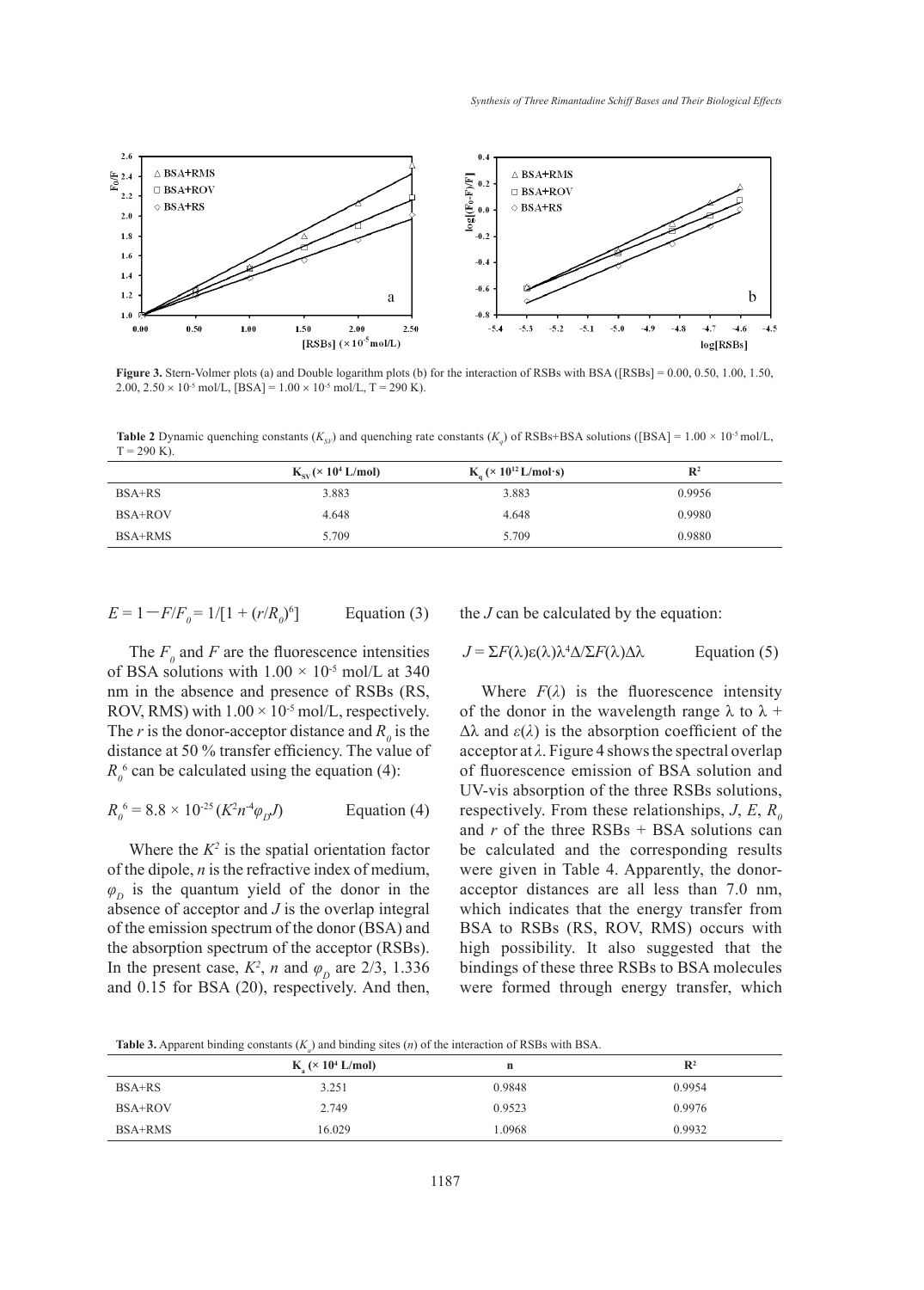

**Figure 4.** Spectral overlap of fluorescence ( $\lambda_{\infty}$  = 280 nm) of BSA solution and absorption of RSBs (RS, ROV, RMS) solutions ([BSA]  $=[RSBs] = 1.00 \times 10^{-5}$  mol/L).

**Table 4** Corresponding results according to Föster's non-radioactive energy transfer theory ([BSA] = [RSBs] = 1.00 × 10-5 mol/L).

|          | E(%)  | $R_0(nm)$ | $J$ (cm <sup>3</sup> ·L/mol) | $r$ (nm) |
|----------|-------|-----------|------------------------------|----------|
| $BSA+RS$ | 27.28 | 2.2004    | $4.1087\times10^{-15}$       | 2.5909   |
| BSA+ROV  | 31.82 | 2.2269    | $4.4152\times10^{-15}$       | 2.5286   |
| BSA+RMS  | 32.64 | 2.2289    | $4.4391\times10^{-15}$       | 2.5150   |

quenched the fluorescence of BSA molecules.

*The displacement experiments of site probes*

BSA is composed of a single chain of 582 amino acid residues and can be divided into three homologous domains. And each domain can be subdivided into two sub-domains (A and B). Sudlow *et al*. have suggested two main distinct binding sites on BSA, site I and site II, which locate in the hydrophobic cavities of sub-domains IIA and IIIA, respectively (21). Many ligands, such as warfarin and ketoprofen, were found to bind preferentially to site I of BSA, while ibuprofen and chlorphenamine maleate showed affinity for site II (22). In order to identify the location of the RSBs binding site on BSA, the displacement experiments were carried out using the site probes ketoprofen and ibuprofen. The ratio of RSBs to BSA was kept at 5:1 in order to keep non-specific binding of probes to a minimum. The percentage of fluorescence probe displaced by the site probes was determined by measuring the changes in

fluorescence intensity according to the method proposed by Sudlow *et al*. (19):

$$
F_2/F_1 \times 100\% \qquad \qquad \text{Equation (6)}
$$

The  $F_1$  and  $F_2$  denote the fluorescence of the RSBs + BSA solutions without and with the probe, respectively. The plots of  $F_2/F_1$  against [probe]/[BSA] were shown in Figure 5. It can be seen that the fluorescence intensities were all remarkably affected by adding ketoprofen, while the changes were not significant with the addition of ibuprofen. These results indicated that ketoprofen displaced RSBs from the binding site while ibuprofen had a little effect on the binding of RSBs to BSA. Hence, we can conclude that site I is the main location for the three RSBs binding to BSA.

# *Synchronous fluorescence spectra*

Synchronous fluorescence measurements provide information about the molecular



**Figure 5.** Effect of site probes on the fluorescence of RSBs+BSA solutions ([BSA] =  $1.00 \times 10^{-5}$  mol/L, [RSBs] =  $5.00 \times 10^{-5}$  mol/L,  $\lambda_{\infty}$  $= 280$  nm,  $\lambda_{em} = 336$  nm).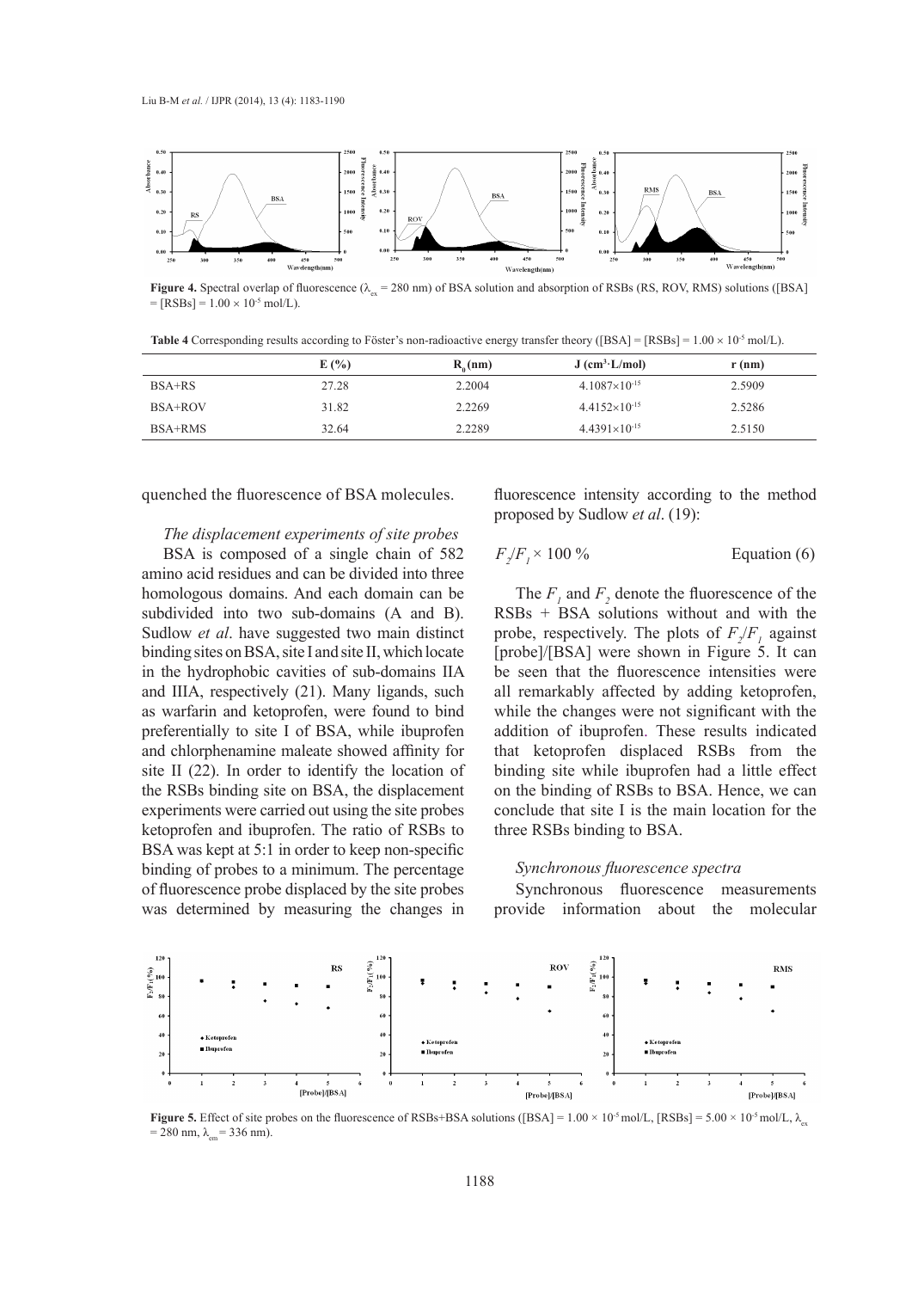

**Figure 6.** Synchronous fluorescence quenching spectra of BSA in the presence of RSBs (RS, ROV, RMS). ([RSBs] (a→f) = 0.00, 0.50, 1.00, 1.50, 2.00,  $2.50 \times 10^{-5}$  mol/L; [BSA] =  $1.00 \times 10^{-5}$  mol/L).

microenvironment in the vicinity of the fluorophore functional groups. The maximum emission wavelengths of the residues are related to the polarity of the surrounding environment. Synchronous fluorescence spectra were obtained by simultaneously scanning excitation and emission monochromators. If  $\Delta\lambda = 15$  nm, the synchronous fluorescence spectrum exhibits the spectral character only of tyrosine residues, and if  $\Delta\lambda$  = 60 nm, it exhibits that only of tryptophan residues. Synchronous fluorescence spectra of BSA upon addition of RSBs (RS, ROV, RMS) gained at  $\Delta \lambda = 15$  and 60 nm were shown in Figure 6.

As shown in Figure 6, the quenching of the fluorescence intensity of all the three tryptophan residues are stronger than that of tyrosine residues, suggesting that tryptophan residues contribute greatly to the quenching of intrinsic fluorescence of BSA. Moreover, there was a slight blue shift of maximum emission wavelength of tryptophan residues with the addition of ROV or RMS, whereas no significant shift was observed with the addition of RS. It was likely due to that the polarities around tryptophan residues were decreased, the hydrophobicity was increased and the amino acid residues were less exposed to the solvent with the addition of ROV or RMS. It also can be seen that the tyrosine residues emission maximum kept unchanged, suggesting that the polarity around tryptophan residues had no remarkable change during the binding process. This indicates that the methoxy  $(OCH<sub>3</sub>)$  group can change the interaction model of RSBs with BSA molecules.

# **Conclusion**

Three new RSBs (RS, ROV and RMS) were successfully synthesized. Interactions between these three RSBs with BSA molecules were investigated and the experimental results indicated that these three RSBs can interact with BSA strongly in sub-domain IIA mainly through the hydrophobic interaction, which change the conformation of BSA. The binding degree of these three RSBs with BSA molecules ranks in the order of RS < ROV < RMS. The protein fluorescence quenching mechanism was mainly a static quenching process and the methoxy groups on the aromatic ring of drug molecules played an important role during the binding processes. This study is expected to provide important insight into the interactions of serum proteins with RSBs.

# **Acknowledgment**

This research was supported by the Doctoral Science Foundation of Liaoning University.